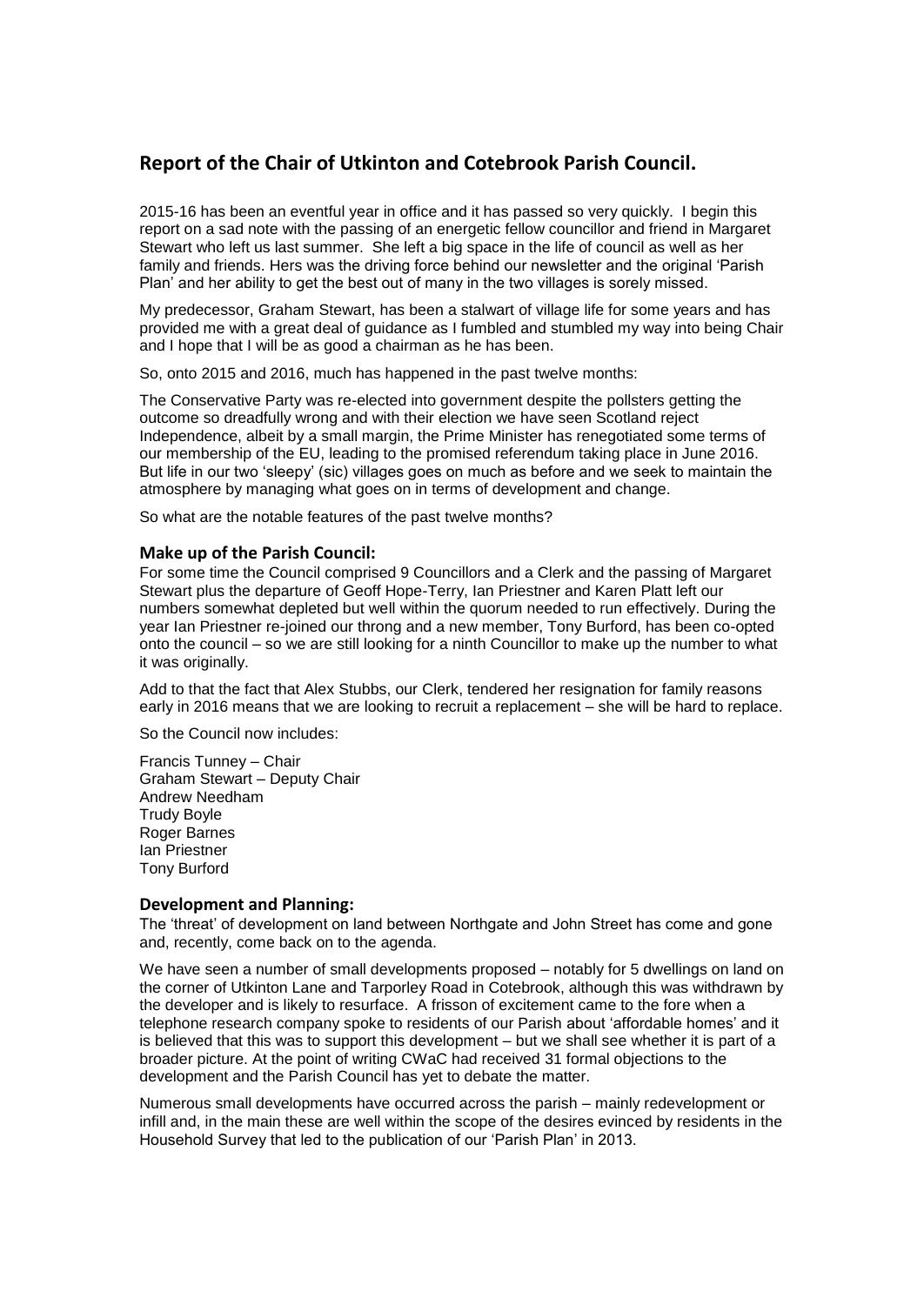# **Highways and Byways:**

One subject that energises comment has been the state of the roads that pass through and link our two villages and this is something that the Parish Council has sought to address. The exigencies of 'austerity' mean that our local authority Cheshire West and Chester has had to lower its expectations in terms of budgets for maintenance of the fifteen plus miles of road that criss-cross the Parish.

We have tried to encourage all residents to use the 'Report a Highway Fault' system on CWaC's webpage whereby individual problems – be they pot-holes, flooding, mud on the road, road markings or whatever, can be reported and put into the list of issues to be addressed.

Two issues that have been addressed (albeit partially) are Ridge Hill where the road was crumbling and Quarry Bank where rainwater from fields on the top of High Billinge and also one of the ancient wells were causing severe problems and eroding the verges to an extent where they are virtually dangerous. This latter has been partially solve by relocating the point at which the field drain exits so that it can, naturally, flow into the road gulley. The issue with the well is a longer-term issue and we are urging CWaC to find a quick resolution.

It was identified that the 'Steps' are an adopted footpath and we have asked CWaC Highways to look at ways to make it safe and passable for villagers to use.

Speeding has become a perennial problem in small villages as the weight of traffic increases and both Cotebrook and Utkinton suffer as a result. The Parish Council resolved to purchase and have erected two road signs: the first will be erected just above the school on Quarry Bank aimed at warning drivers of the potential hazard and encouraging them to slow down. The second will be a solar powered speed sign on the A49 just above the 'Fox and Barrel' to discourage drivers from exceeding the 40mph limit.

The Parish Council is in discussion with CWaC to see how we can make our roads safer and we may redeploy the Speed Indication Device (SID) to track speeds into and out of our two villages. It has to be said that around 80% of the roads in the Parish are subject to national speed limits (c.60 mph unless otherwise stated) and if we wish to change this there are some heavy costs and consultation involved.

The PC has also been in discussion with Weaver Vale Housing Trust to see if the parking in Big Field Lane can be resolved and will report back on this as it progresses.

Finally we are investigating the potential for a footpath/cycleway between Utkinton and Tarporley (a distance of approximately 1 mile between paved areas) and will report back on this. One of our Councillors, Ian Priestner, has taken up the challenge posed by the 'Rights of Way Improvement Plan' set out by a group called 'ETHOS' and he is looking for assistance in surveying the Rights of Way across our Parish.

# **Infrastructure developments**

One of the key issues that came from the Household Survey and is embedded in our Parish Plan is to try and find a way to locate a childrens' play area in Utkinton (there was one in Cotebrook but it has fallen into disuse) and the Parish Council has been investigating – our thanks to Karen Platt who started the process and reported back on requirements.

We looked at two sites – behind the Village Hall and on the school playing field. Of these it transpired that the Village Hall site was simply too small and that left the playing field, unless someone was kind enough to donate a small parcel of land. We are currently in discussion with the Diocese of Chester to whom the land belongs about obtaining permission to use this area and have a quote from a supplier to erect a small number of items but also an offer from another local council for some redundant, but safe and serviceable equipment at low cost.

The PTA has asked to be involved in the project and this will happen once the Parish Council has a decision from the Diocesan Board.

As this subject progresses we will keep you informed.

You may have seen gatherings around the War Memorial in Utkinton, well there are discussions being held about refurbishing the stone upon which our fallen are commemorated – they are being eroded by the weather and the large block is cracked. It would be remiss of